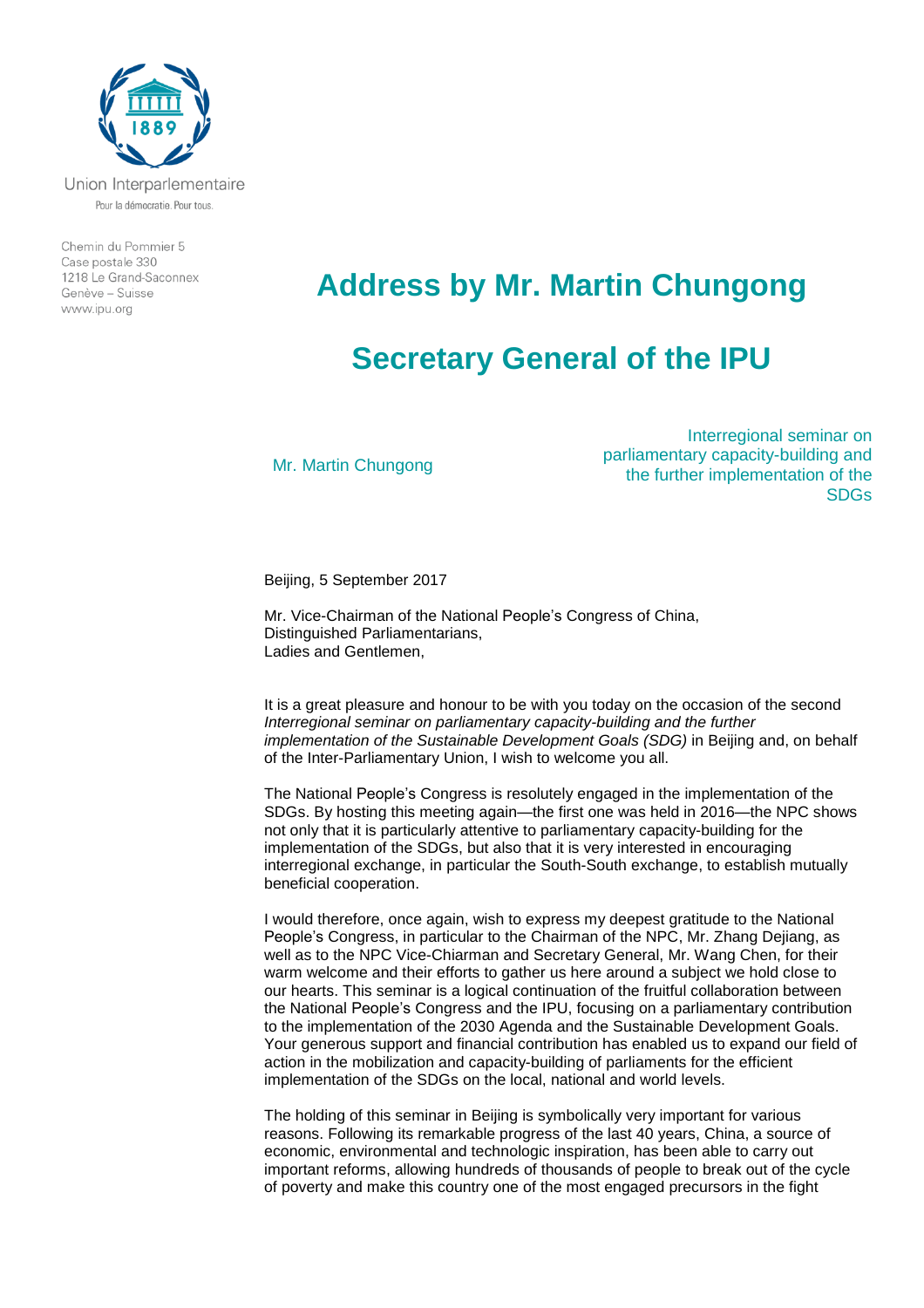against climate change. China's interactions with the African continent is proof of important multisectoral cooperation anchored in strategic plans aimed at enhancing mutual prosperity, that is the SDGs, Agenda 2063 and the Forum on China-Africa Cooperation.

The SDGs are particularly important in the eyes of parliamentarians. The SDGs are a crucial plan in the pursuit of coherent and synergistic development. They also unambiguously are an expression of the will and interest of parliaments to improve the life of their citizens and the health of the planet. This is at the very core of the role of parliaments. A parliament is useful only to the extent to which it has the will to contribute to the well-being of its citizens, all of its citizens. The 2030 Agenda does, after all, insist on the need to leave no one behind in the development process. This requirement is all the more imperative as, today, parliaments are faced with numerous challenges that have to be dealt with resolutely. If this is not done, they risk losing all legitimacy in the eyes of the people.

This is primarily the reason why the IPU got parliaments involved with the UN and the process of consultations and negotiations on the SDGs. The views of parliaments and parliamentarians the world over have enriched the way the SDGs were formulated and articulated. It is through this process that IPU Members have reiterated their goal to further the realization of sustainable development based on human rights, equality, the eradication of poverty and peace. The IPU is very proud to have contributed to this process and is pleased to see that there is considerable and tangible progress in awareness-raising and implementation of the SDGs on the parliamentary level.

It is through many events on the national, regional and interregional levels, that the IPU has been able to enhance the knowledge and awareness of parliaments regarding the SDGs. Since 2015 the IPU has multiplied the number of seminars and conferences in different regions of the world such as Africa, Asia, Europe, Latin America and the Pacific, and to initiate parliaments to the 2030 Agenda and refine their capacity-building strategies for the SDGs and for concrete and synergistic implementation of the SDGs.

The IPU, in cooperation with UNDP, has established a self-assessment toolkit to assist parliaments with the implementation of the SDGs. This toolkit has been designed to assist parliaments in identifying all the means at their disposal and the institutional shortcomings that have to be overcome in order to contribute efficiently to the implementation of the SDGs in their respective countries. I welcome the fact that many parliaments have already used the toolkit and have disseminated it widely among parliaments and their partners.

In all its initiatives, the IPU is working relentlessly to have all parliaments commit:

• to contribute to the inclusion of the SDGs in all legislative acts, including budgets; • to review the current structure and internal processes of their committees so as to have them integrate efficiently and coherently all SDGs relevant to parliamentary activities;

• to contribute to the elaboration and implementation of the national sustainable development strategy. This is how the IPU advocates a more dynamic interaction with the different stakeholders, namely civil society and private sector representatives and citizens in general;

• to demand their respective governments to prepare a report on the implementation of the national SDGs strategy for submission to parliament for careful examination;